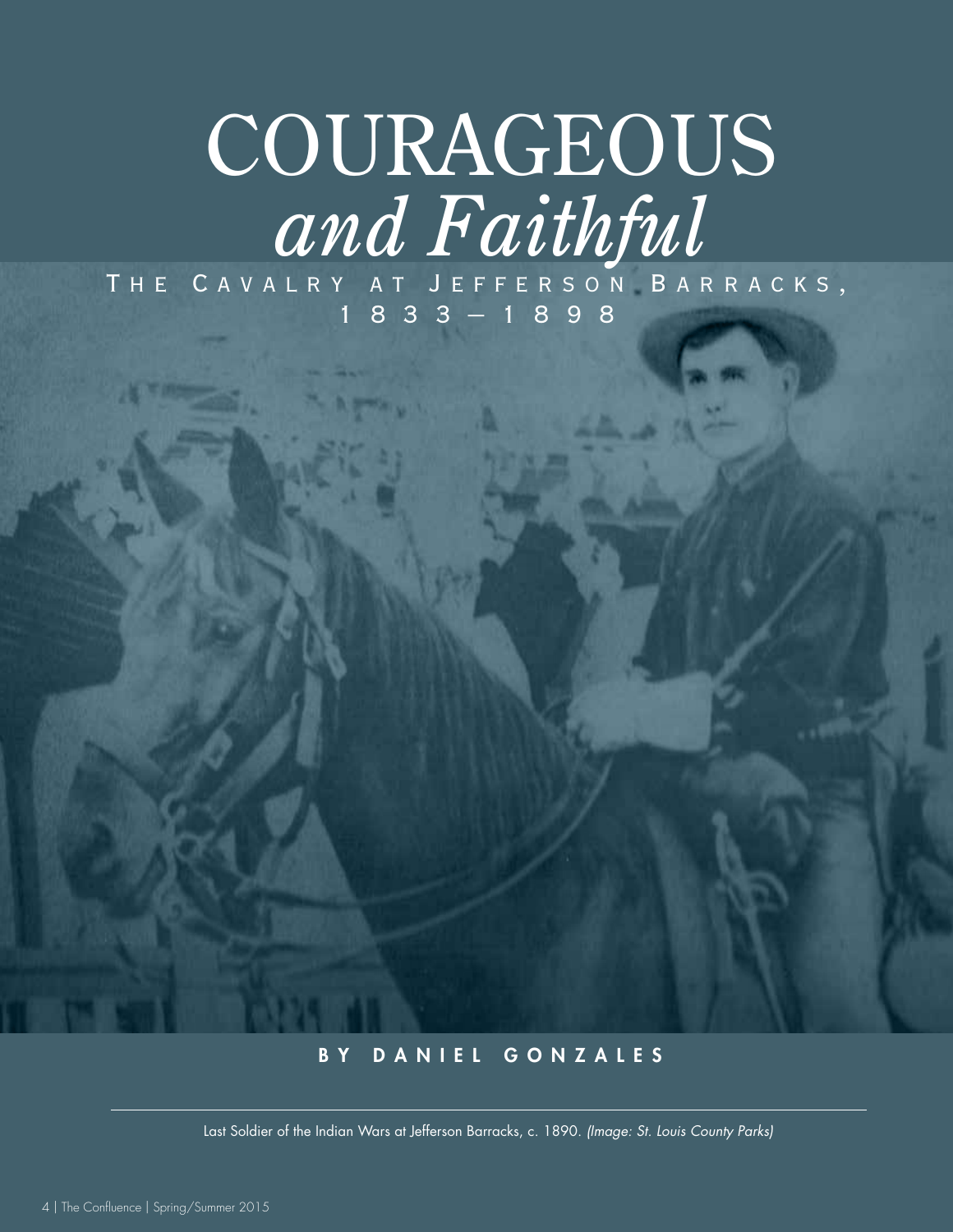#### **Courageous and Faithful: The Cavalry at Jefferson Barracks, 1833–1897**

The United States Cavalry was born at Jefferson Barracks, and its purpose was to conquer the western frontier. The men who joined became the vanguard of manifest destiny and were witnesses as Native Americans made their final struggle to preserve their way of life. To understand how the western half of our nation came to be, and a proud and ancient civilization was lost, we must listen to the stories of those who served as United States mounted troops. The men who served combined the lessons of earlier dragoon and mounted ranger regiments with the leadership of strong infantry officers. They came from a variety of backgrounds. Members of the U.S. dragoons were noted as "young men of respectable families," and some of the most influential military figures of the nineteenth century, like Robert E. Lee, Jefferson Davis, John Bell Hood, and Nathan Boone (son of Daniel Boone), were included in their ranks. Most enlisted men, however, came from more humble roots. They were immigrants looking to find a path to the American dream, ex-slaves who quickly discovered that "freedom" did not mean freedom to work and live as equals, and men for whom life had hit them hard and a dangerous job with low pay on the edge of the frontier was the best path forward. For a great number of these men, Jefferson Barracks was the beginning of the journey. It was the site of organization for the first unit of cavalry in the regular army, a mustering point for the first buffalo soldiers, and the cavalry recruit depot for the entire army during much of the Indian Wars. Finally, throughout the nineteenth century, it was Jefferson Barracks that stood at the heart of the network of forts that spanned the ever-growing American frontier.

### **The Birth of American Cavalry**

While short-lived mounted units were used beginning in 1776, it wasn't until 1833 that the first permanent unit of cavalry in the United States Army was established. In the early nineteenth century, the United States Congress pursued policies based on the philosophy of manifest destiny, or the belief in the divine right of the United States to claim land as far west as California. The first unit of permanent cavalry, the United States Dragoons, was established to help accomplish that end.

In the years that followed, Jefferson Barracks was selected as the site of organization for these early units of mounted troops.<sup>1</sup> The site was chosen, as Dragoon Colonel Philip St. George Cooke explained, because it was a central location for the units to be organized "after a uniform system, before it was to be thrown into actual service, operating in detached bodies among widely scattered tribes of Indians."<sup>2</sup> The task assigned to these early cavalrymen was monstrous. They numbered in the hundreds, but were given the mission of patrolling a 1,000 mile frontier from Texas to Minnesota populated with almost 200,000 native people and ever increasing numbers

Jefferson Barracks, c. 1841, from John Casper Wild, *Valley of the Mississippi*. *(Image: St. Louis County Parks)*



JETFERS DY BARRACKS. Copyright secured according to Act of Congress.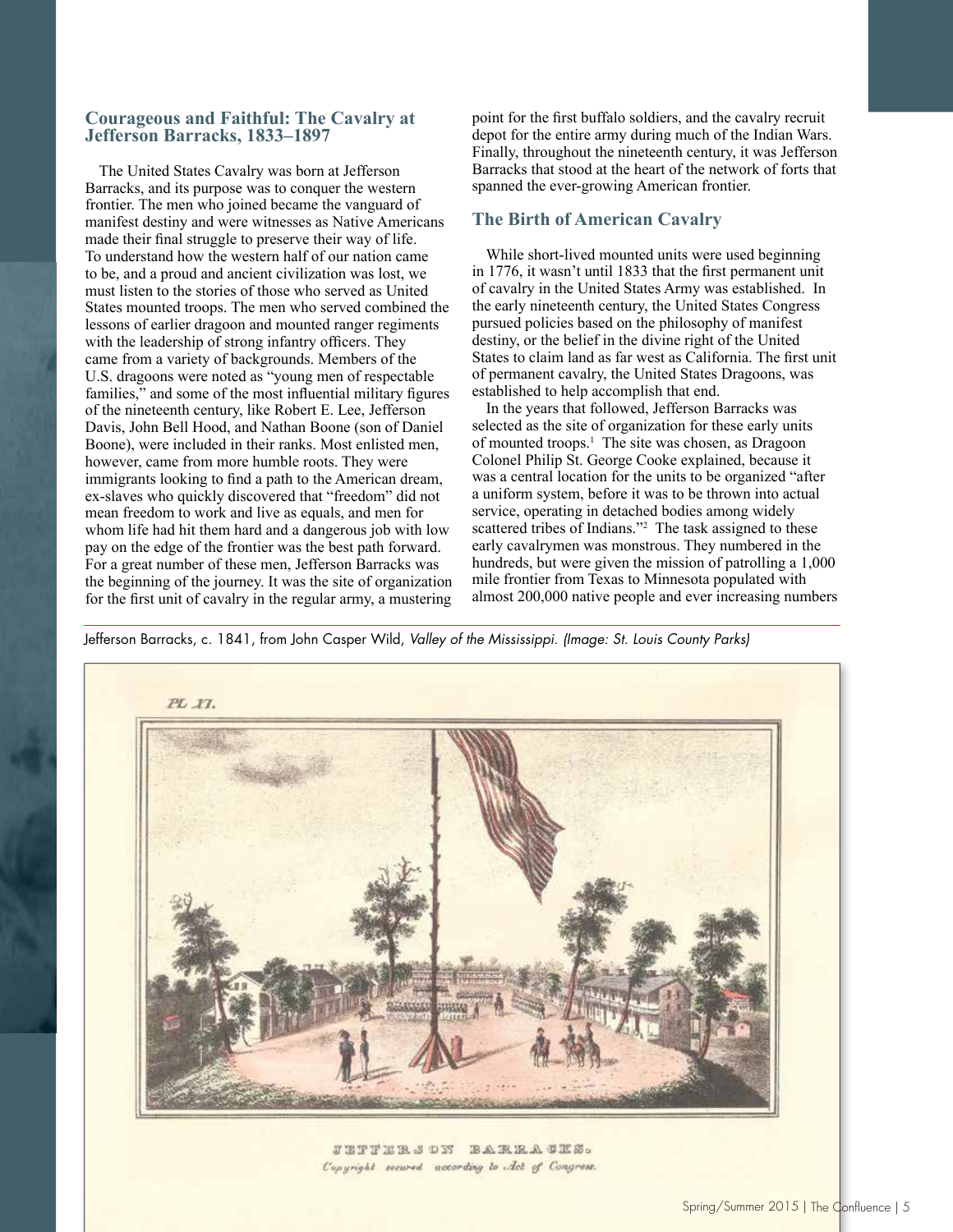of white settlers.3 In the 1830s and 40s the contributions of the mounted troops in Oregon, California, Texas, and beyond would expand United States territory by over a third and serve as a guiding force for establishing law and order in that new territory.4

The motivation to create the first unit of permanent cavalry came as caravans of traders began moving along the Santa Fe Trail. As they did, increasing conflict developed with native populations. The current military, made up of only infantry and artillery, proved inadequate to patrol the growing frontier. Calls began as early as 1824 for Congress to act to protect United States citizens in the western territories. Many argued that the only way to do this was to authorize a mounted force. They remained unwilling, however, as concern over a standing army and the high cost of maintaining mounted troops remained. In 1832, a Sac and Fox warrior named Black Hawk led a band of warriors to reclaim land he felt was improperly taken from his people in Illinois. The ensuing conflict, known as the Black Hawk War, left Congress with no choice but to act, and in 1833, after a failed experiment

with volunteer mounted rangers, it authorized the creation of the U.S. Dragoons. The unit began formation at Jefferson Barracks in August of 1833.<sup>5</sup> Officers were drawn from the regular army and those who had served as mounted rangers.<sup>6</sup> Recruits were drawn from around the country to avoid sectional alliances, and described as "athletic young men of decent character and breeding."7

Despite the picturesque location of Jefferson Barracks along a bluff above the Mississippi River, the dragoons were unhappy. Poor quarters and a lack of equipment made many question their decision to join the new unit. Adding to frustrations was the fact that many new recruits had been induced into joining with promises of fine uniforms, ranking commensurate with cadets at West Point, and no menial duties, none of which proved forthcoming. These realities led to mass desertion and disorder. In order to keep the unit from falling apart, harsh penalties were introduced. Deserters could lose their citizenship, receive 50 lashes, or serve out the rest of their enlistment without pay.<sup>8</sup>

This painting was made from a sketch done at Jefferson Barracks in 1832. In that year, Black Hawk and five other Sac and Fox leaders were imprisoned at the post. He was escorted to Jefferson Barracks by Lieutenant Jefferson Davis. While here, they were visited by author Washington Irving, who described them as "a forlorn crew, emaciated and dejected." *(Image: National Gallery of Art)*

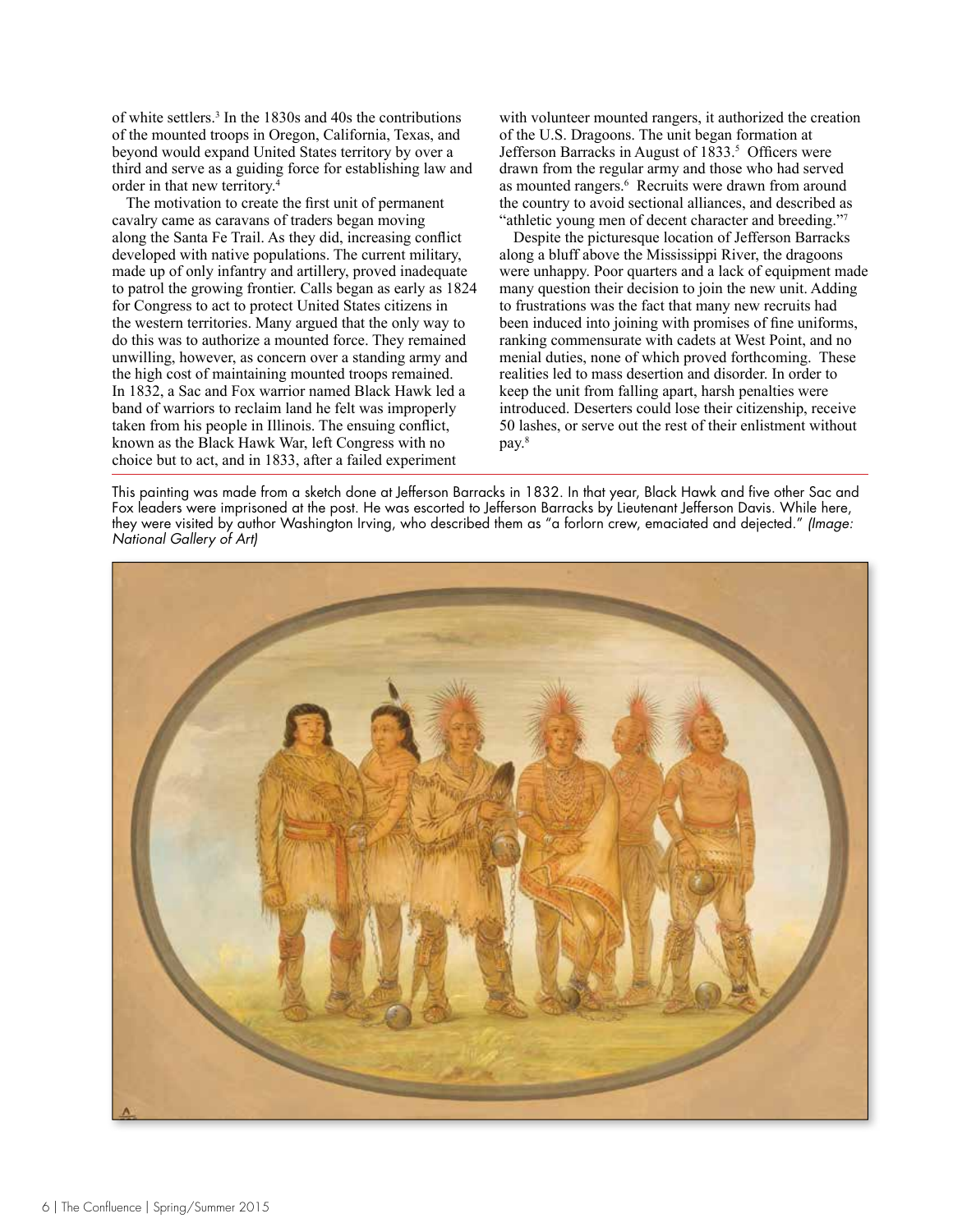

The 1st, 2nd, and the short-lived 3rd Dragoons served during the Mexican-American War between 1846 and 1848. This image depicts the second major battle of that war at Resaca De La Palma, a dried-out river bed filled with dense trees. At that battle, the 2nd Dragoons, led by Captain Charles A. May, led a botched charge against Mexican artillery. The unit was redeemed when it was discovered that in the process they had captured the commander of the enemy line, General Rómolo Diaz de la Vega. *(Image: St. Louis County Parks)*

Ultimately, the unit came together, and by 1837 the Commander of the Western Department of the Army, General Edmund Gaines, found them to be "in a state of police and discipline reflecting the highest credit."<sup>9</sup> In the years following the unit's organization, they patrolled the western frontier. Their "pomp and precision" intimidated native tribes, allowing them to defend the west without a single battle with Native Americans until 1846.<sup>10</sup>

With the outbreak of the bloodiest Indian War in United States history, the Seminole War in Florida, and with the U.S. Dragoons fully occupied in the West, a new regiment designated the 2nd Dragoons was created. Authorized by Congress on May 23, 1836, it was led by Colonel David Emanuel Twiggs and Lieutenant Colonel William Selby Harney. The regiment's first five companies were sent directly into conflict in Florida. The second half of the unit reported to Jefferson Barracks for organization and training.11 2nd Lieutenant William Gilpin described Jefferson Barracks when he arrived as "the most beautiful and pleasant Army station in the West."12 In October of 1837, the 2nd Dragoons left Jefferson Barracks and rode 1,200 miles to the heart of the conflict where the training of this new unit would be put to the test.<sup>13</sup>

Almost two decades later, in 1855, the 2nd Cavalry Regiment would be organized at Jefferson Barracks, dubbed "Jeff Davis's Pets" because of the close supervision Secretary of War Jefferson Davis gave the unit. The unit's leadership included some of the finest officers of the time including Robert E. Lee and Albert Sydney Johnston. Training of the unit went smoothly until September of 1855 when an outbreak of cholera struck. Some 22 troopers died and over 400 deserted in fear. Miraculously, the unit was able to regroup, departing the base the following month.

Created to manage the massively expanded frontier following the Mexican War, they spend the years leading up to the Civil War protecting the southern border of Texas from Comanche and Kiowa warriors, who had proven elusive as they were able to cross the border into Mexico to avoid pursuit. When the Civil War broke out, the unit like the nation, was divided. Officers served on both sides, but a majority joined Jefferson Davis in the Confederacy. Sixteen of the officers of the unit became generals during the Civil War, more than any unit before or since has produced in such a short period.<sup>14</sup>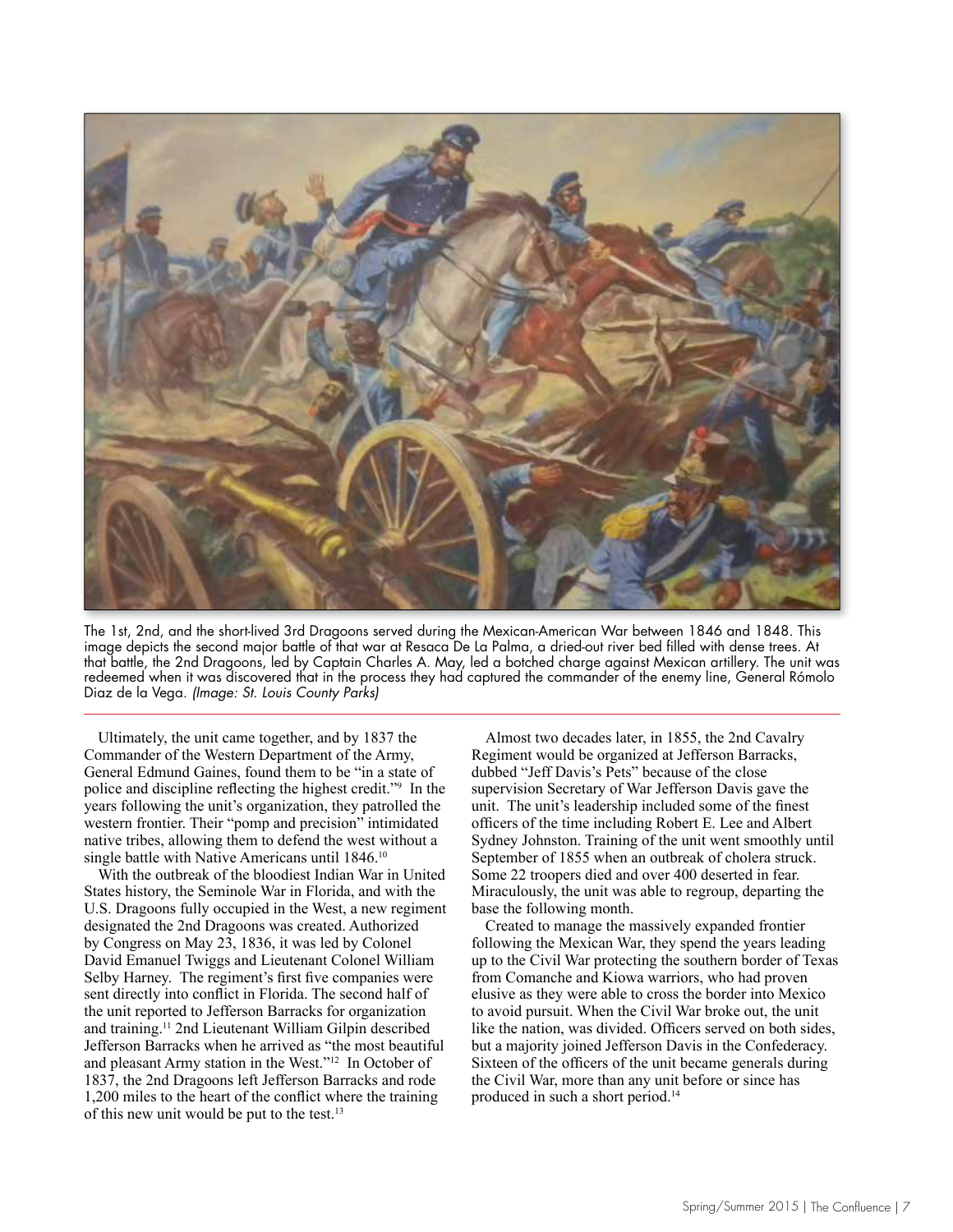

Colonel Henry Dodge served as the first commander of the U.S. Dragoons. It was Lieutenant Colonel Stephen Watts Kearny, however, who led instruction and training of the new unit. Kearny took command as colonel in 1837 when Dodge retired to take on the governorship of Wisconsin Territory. Kearny was described as "at all times courteous, bland, approachable, and just, yet stern, fixed and unwavering when his decisions were once formed." Kearny was a skilled and experienced instructor. In fact, while instructing troops at Jefferson Barracks he was thrown from his horse unfazed. He quickly instructed his troops "obstacle—march" and the line passed around him like water.

Kearny was promoted to general during the Mexican American War and led the Army of the West in California. After contracting malaria in Vera Cruz, General Kearny returned to St. Louis where he died in 1848, just days after the birth of his son, Stephen. *(Image: Missouri History Museum)*

## **Fighting in the West**

In the middle of the nineteenth century, migration west increased dramatically as transportation options expanded with the discovery of gold and other minable resources.<sup>15</sup> This migration caused an increase in violence between settlers and native tribes living on the plains. The violence reached a fever pitch during the Civil War, as the regular army largely abandoned the frontier. In the decades that followed that bloody conflict, the regular army struggled to quell the unrest caused by a civilization aware that it



1st Dragoon Regiment dress uniform, 1833. *(Image: St. Louis County Parks)*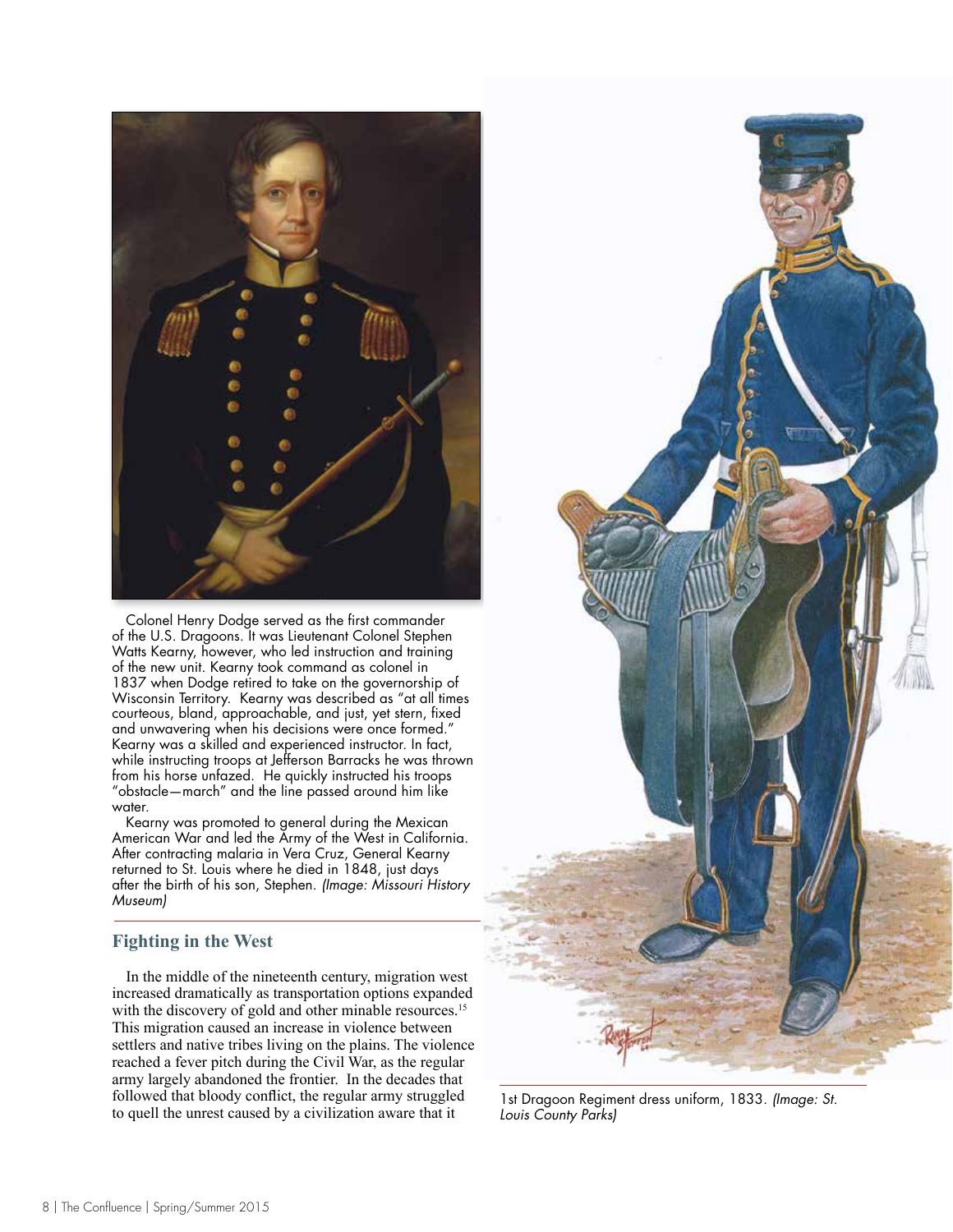

Robert E. Lee, pictured here in his cavalry uniform, had served at Jefferson Barracks earlier in his career as a lieutenant with the Corps of Engineers in 1837. He described it then as the "dirtiest place I was ever in." It is unclear if his opinion of the region had changed when he returned as lieutenant colonel of the 2nd Cavalry, but given the small number of commissions available in that period he likely saw it as his only opportunity for promotion. *(Image: St. Louis County Parks)*

was facing a fight for survival.<sup>16</sup> Between 1866 and 1890, there were over 400 individual fights between Native American warriors and U.S. troops. Collectively, these battles, skirmishes, and actions have been dubbed the Indian Wars.17 They included fights with the Comanche in Texas, the Apache in New Mexico, the Sioux in Montana, and numerous other conflicts. Throughout this tumultuous period, the U.S. Army struggled to adapt to Native Americans' unique and effective style of combat, while also struggling against their own shortcomings in manpower and training.<sup>18</sup>

Ultimately, the continuous flood of settlers combined with the Army's constant pursuit to drive Native Americans onto reservations and pacify the West. Serving in a chief role during this struggle were the recruits trained in St. Louis and at Jefferson Barracks. St. Louis became the principal Cavalry Recruit Depot for the entire United States Army in 1870.<sup>19</sup> Then in 1878, the depot was transferred to Jefferson Barracks. Troops who came

Jefferson Barracks, 1883. This view of Jefferson Barracks shows much of what the post looked like while it served as the Cavalry Recruit Depot. It is a steel engraving originally published in the *History of St. Louis City and County* by J. Thomas Scharf. *(Image: St. Louis County Parks)*

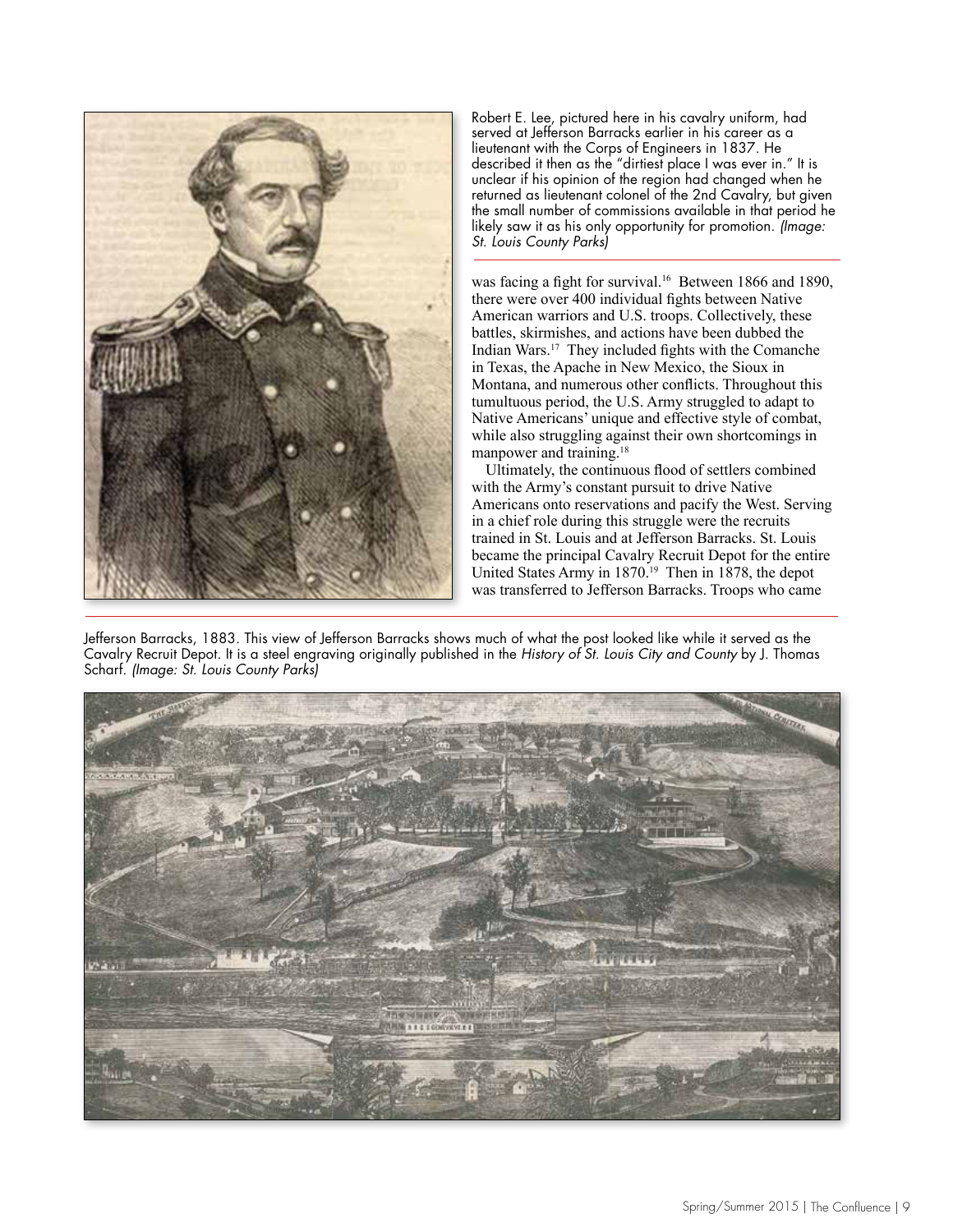

Recruits Leaving Jefferson Barracks Cavalry Recruit Depot, January–December 1886. *(Image: St. Louis County Parks)*

through the recruit depot to receive initial training and supplies were distributed widely to every cavalry unit in operation across the American West.<sup>20</sup> The number of troops who left Jefferson Barracks each year fluctuated, but they averaged around  $1,500$  men.<sup>21</sup>

Recruits at Jefferson Barracks were assigned to one of four companies of instruction. Each company shared a barracks, which left the recruit completely without privacy. Upon arrival they would be issued uniforms and some supplies. Much of the recruit's necessities had to be purchased with his first month's pay, which was a paltry \$7 a month, half of their normal pay. With the money left over, some would visit local bars or bawdy houses, but others would use it to buy decent food at local groceries or restaurants, as the mess service at the depot was notoriously bad, consisting of salt pork, fried mush, and black coffee.<sup>22</sup> While many aspects of service at the recruit depot could be unpleasant, one recruit explained that "to many of us enlistment was the best break in our lives. We

Stables at Jefferson Barracks, c. 1890. *(Image: Missouri History Museum)*





U.S. Army Barracks at Jefferson Barracks, c. 1890. *(Image: St. Louis County Parks)*

learned to walk gracefully across…the parade field…head up, chest out, stomach in, arms close to the body, and not swinging like pump handles."23

The staff of the recruit depot was made up of officers from each active regiment, veteran non-commissioned officers, and a few re-enlisting privates. In the early years staff did little training of recruits, who would stay at the depot for just a few days or a month at the longest. Instead, they would assign them to basic barracks duty and task them with learning army discipline. The need for recruits to be better prepared for service led to changes at Jefferson Barracks in the 1880s, and a new program was instituted where recruits would spend four months at the base learning riding skills, the use of weapons, and basic military doctrine. Frederick C. Kurtz, who enlisted in 1883 and served with the 8th Cavalry, described the training, saying "[we] went through the usual recruiting service of setting-up exercise [calisthenics], manual of arms, and bareback riding around a bull ring conducted by that cockeyed drill sergeant you all perhaps remember, who used not very polite language whenever one of us accidentally fell off the horse or dropped a gun while drilling."24

Once training of the recruits was complete, officers on detached duty at Jefferson Barracks would then escort troops in groups of as few as a dozen to as many as several hundred out to their regular posts across the West.<sup>25</sup>

Jefferson Barracks played an important role in the history of racial relations in the U.S. Army in this period. In 1866, the peacetime expansion of the military, which was necessary to address southern Reconstruction and westward expansion, resulted in the creation of the first African American units in the regular U.S. Army. Two of these were cavalry regiments.<sup>26</sup> With an initial pay of \$13 a month, military service, while dangerous and difficult, was one of the best breaks available to newly freed African Americans, who found that freedom did not mean equal opportunity.<sup>27</sup>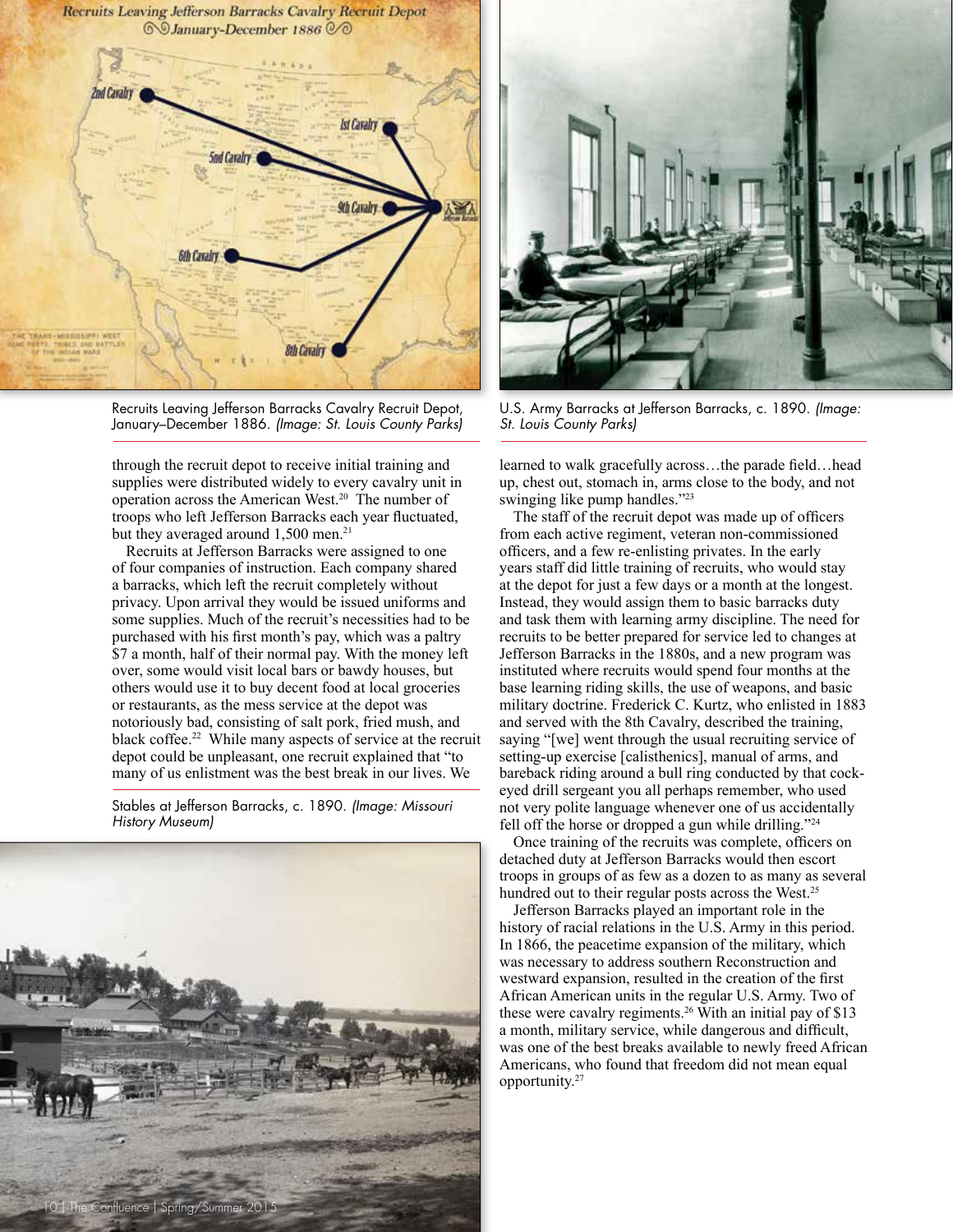Nicknamed "Buffalo Soldiers" by the Cheyenne and Comanche Indians, these African American regular troops served with distinction across the western frontier. Throughout most of the rest of the nineteenth century, they maintained the highest rates of re-enlistment and the lowest rates of desertion in the United States Army.<sup>28</sup>

While official organization was done elsewhere, both units of African American cavalry would have early ties to Jefferson Barracks. The 9th Cavalry Regiment would make its headquarters in 1870, and the 10th's first recruits would join at the post in 1866. Beginning in 1878 all new recruits for both units would pass through Jefferson Barracks before joining their permanent regiments.29 African American troops would make up 20 percent of the regular army during the Indian Wars, and they would serve in vital conflicts from the capture of Geronimo to the charge up San Juan Hill.<sup>30</sup>

While serving with distinction, African American troops in the latter part of the nineteenth century faced deeply embedded racial prejudice, but the shortage of troops in the army during this period meant that discrimination in the form of withholding equipment or supplies was rare. Additionally, by the early 1880s, recruit units at Jefferson Barracks were integrated. Whites and blacks trained and lived side by side. At many other posts around the country, troops of varying racial backgrounds served together as well, and for the most part interactions were peaceful. In January of 1888, however, racial tensions exploded at Jefferson Barracks in one of the most serious events of racial violence in the nation.<sup>31</sup> Newspapers of the time called it "A Soldiers' Riot." Problems arose after an African American soldier was seen talking with a young white girl and was thrown in the guardhouse. This angered the other black troops, who then got in a fight with some white recruits. Things escalated into a large brawl involving knives, clubs, and rocks.<sup>32</sup> In 1889, in reaction to these events, recruit units at Jefferson Barracks were resegregated. Company A and C became white, Company B became Irish, and Company D was designated for African Americans and other races. This condition remained until the Jefferson Barracks Cavalry Recruit Depot closed in 1894.33

## **The Dogs of War: Cavalry at the Turn of the Century**

As the nineteenth century came to an end, so did the violent struggle between the United States and native tribes for which the U.S. Cavalry had been created.<sup>34</sup> At Jefferson Barracks, the end of this era brought a real crisis. The barracks buildings were in a state of disrepair from the constant flow of recruits. Poor conditions meant high levels of disease. Finally, the presence of both meant that desertion reached disastrous levels. The calls for change reached a fever pitch.<sup>35</sup>

In 1887, the Surgeon General of the U.S. Army declared Jefferson Barracks "the most un-healthy military post in the country."<sup>36</sup> As the decade went on, local newspapers reported on murders, suicides, desertions, and epidemics.<sup>37</sup>



In January 1889, 2nd Lt. John J. Pershing, who would go on to lead the American Expeditionary Force in France during World War I, was at Jefferson Barracks preparing to lead a group of thirty new recruits to join the 6th Cavalry in Fort Wingate, New Mexico. Pershing would gain the nickname "Blackjack" for his service with another unit of cavalry, the African American 10th Regiment. He would serve with them beginning in 1896, and lead them in the famous charge up San Juan Hill during the Spanish-American War. *(Image: Library of Congress)*

All of this made *St. Louis Post-Dispatch* reporter Frank Woodward curious. What was really happening at the old barracks? In 1889, he launched an investigation by enlisting in the U.S. Cavalry. He spent almost two months at the Recruit Depot before deserting and beginning a series of articles on life at Jefferson Barracks. These exposés would shock the nation with accusations of embezzlement, abuse, false imprisonment, and even murder. In reaction, Secretary of War Redford Proctor ordered a full investigation, the results of which led to better conditions and pay for the entire army. Additionally, over the following years the barracks would be virtually rebuilt.<sup>38</sup>

In 1894, the Cavalry Recruit Depot closed its doors. The 3rd Cavalry, which had begun its life at Jefferson Barracks in 1846 as the Regiment of Mounted Rifles, returned to take over.<sup>39</sup> Commanded by Lieutenant George A. Purington, they would inherit an almost completely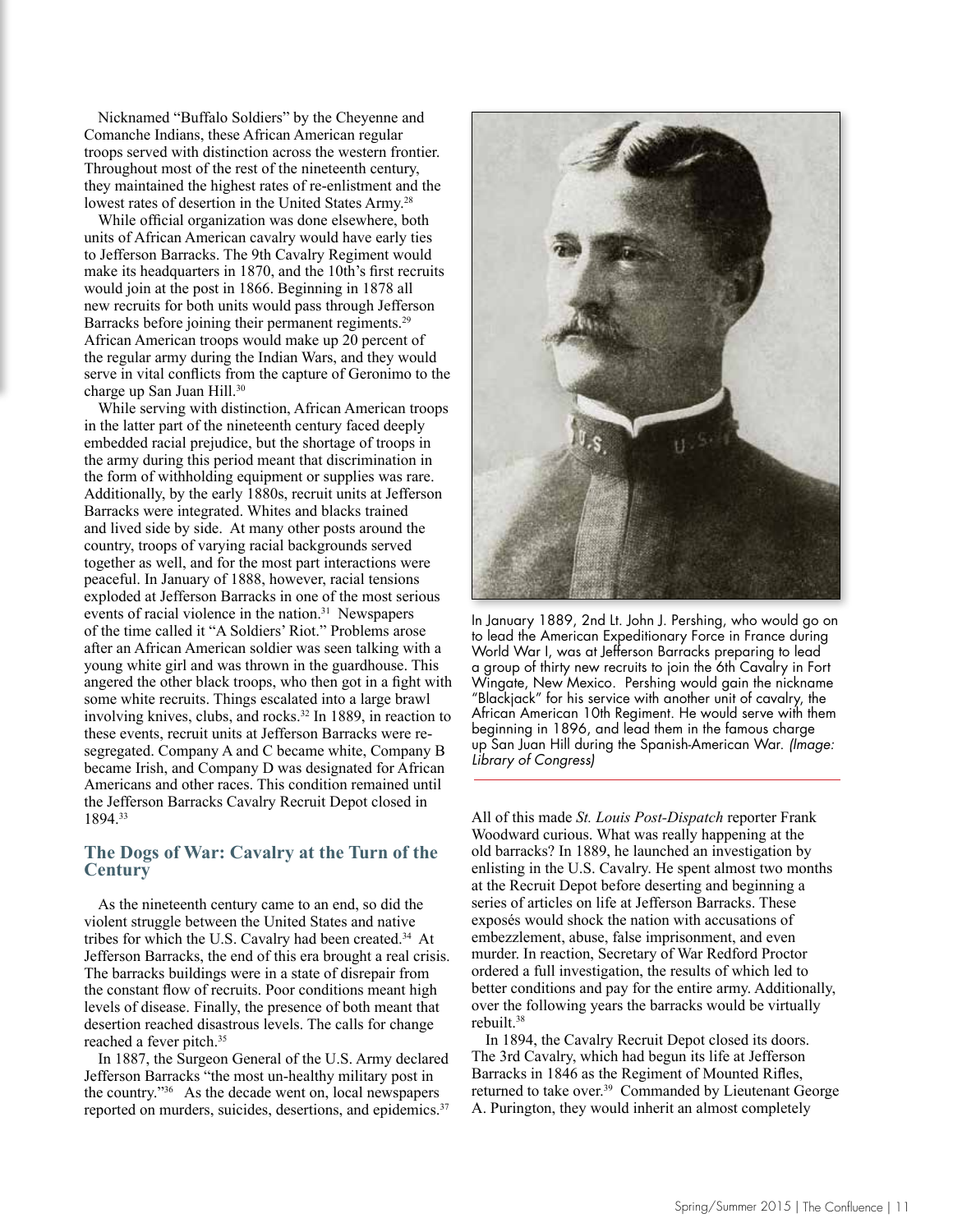

JEFFERSON BARRACKS, MO.

Color Lithograph of Jefferson Barracks by Gast Moeller and Company, c. 1866. *(Image: Missouri History Museum)*

4th Calvary at Jefferson Barracks, 1902. *(Image: St. Louis County Parks)*

Plan for proposed reconstruction at Jefferson Barracks, 1891. *(Image: St. Louis County Parks)*

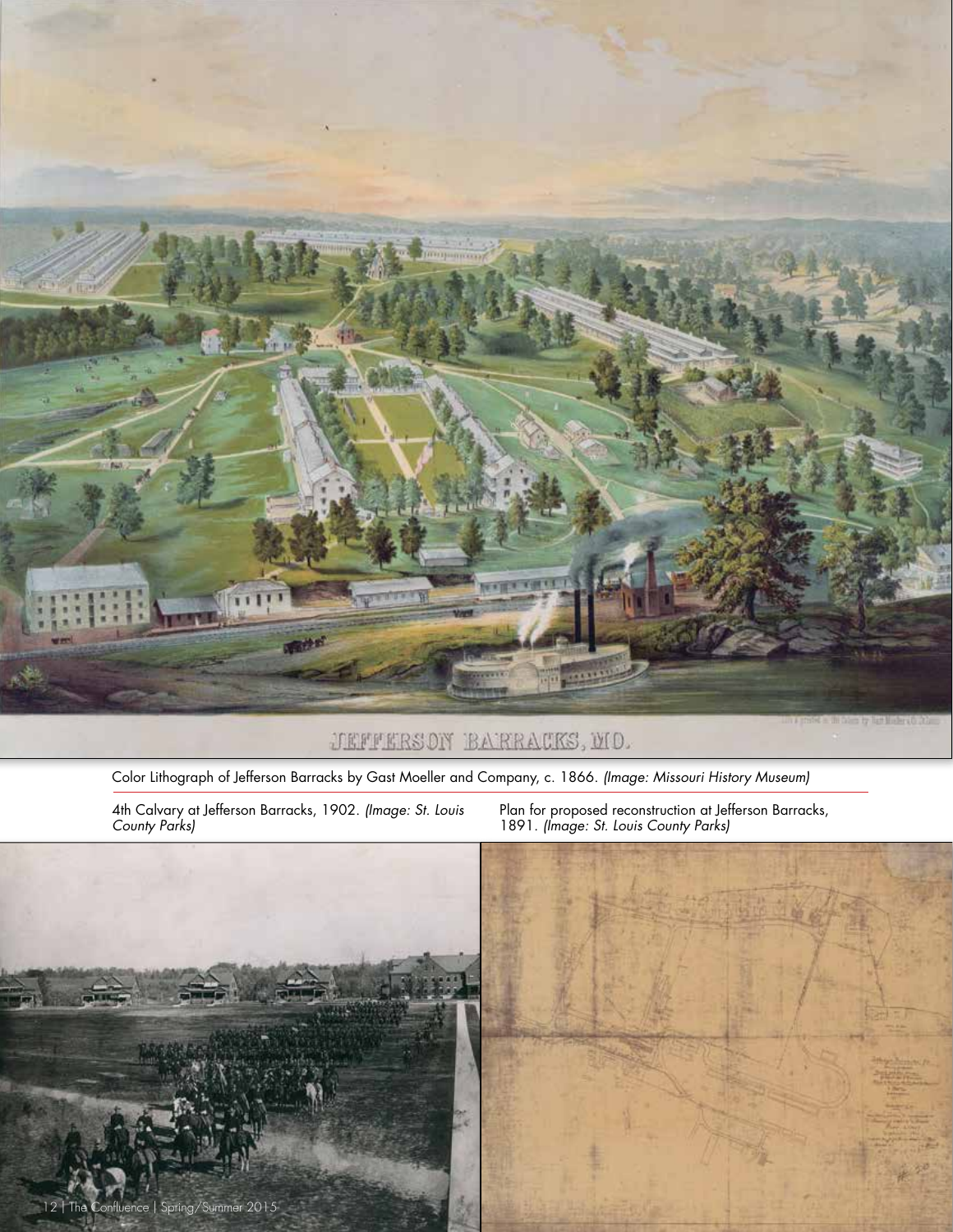new post. In the years that had passed from the 1889 exposé that shed light on the poor conditions at Jefferson Barracks, new two story barracks, cavalry stables, officers' quarters, and quartermaster quarters were all constructed.

In 1892, a bandstand was completed.<sup>40</sup> This would prove to be an important site during the tenure of the 3rd Cavalry as its nationally known brass band would play for local crowds there on Saturday afternoons.<sup>41</sup> According to one Tennessee reporter, "these regulars marched with an ease and precision that caught every eye along the route, while the sweetness and novelty of their quicksteps pleased the ear already tired with a surfeit of Sousa music."<sup>42</sup>

With the declaration of war against Spain on April 25, 1898, the United States launched itself onto the world stage in a new way. By the end of the conflict in December of 1898, the United States would be a colonial power, taking possession of Puerto Rico, Guam, and the Philippines. Fighting would continue however, as Filippinos sought independence from their new colonial masters.<sup>43</sup> This conflict would see service by most regular army cavalry regiments. Additionally, three volunteer cavalry, regiments were formed. Only the 1st United States Volunteer Cavalry or the "Rough Riders," would see combat service.<sup>44</sup>

This conflict would require a mobilization of troops from Jefferson Barracks like it had never seen before. Missouri would recruit more volunteers than almost any other state, the majority of whom would pass through Jefferson Barracks.45

With the completion of an electric rail line, large patriotic crowds regularly visited the barracks to celebrate the troops and their overseas mission. The largest of the crowds was estimated to be almost 100,000 people.46

Several cavalry units would move in and out of the post in this period, returning from or heading to service in Cuba and the Philippines. The 3rd Cavalry left the post for Cuba when the war broke out, serving honorably at the Battle of

3rd Calvary at Jefferson Barracks, c. 1896. *(Image: St.* 

*Louis County Parks)*

Santiago and playing a key role in the capture of San Juan Hill. The 6th Cavalry came to Jefferson Barracks in 1899, but left shortly after for service in the Philippines. Finally, the 5th Cavalry commanded Jefferson Barracks from 1900 to 1902.<sup>47</sup>

#### **Conclusion**

Even before the beginning of the Spanish-American War, there were signs that changes were coming for the cavalry service. In 1897, 23 members of the African American 25th Infantry participated in an experiment. They rode bicycles from Fort Mizzoula in Montana to Jefferson Barracks. This trip of 1,900 miles was organized as the Army looked to new technologies to move troops. While many decried the experiment, believing that "transporting soldiers by any means other than the horse ran counter to...the cavalry's feeling that an eternal bond exists between a soldier and his steed," others recognized that industrialization was bringing with it necessary changes in the way war would be waged.<sup>48</sup>

While the horse cavalry would remain in existence until 1944, the ride of the 25th Infantry can be seen as a foreshadowing of the mechanization of the cavalry that would take place as the army entered the twentieth century.

From 1833 until the turn of the century, the story of the United States Cavalry at Jefferson Barracks is the story of the U.S. Cavalry nationally from its establishment until the decline of the horse. It is the story of westward expansion, and of the decline of Indian autonomy. Perhaps most of all it is the story of the men and women who served, coming from all walks of life and dedicating themselves for better or worse to the monumental challenge of living up to the spirit of the American Cavalry, the "Courageous and Faithful."



Man on horseback at Jefferson Barracks, c. 1897. *(Image: St. Louis County Parks)*

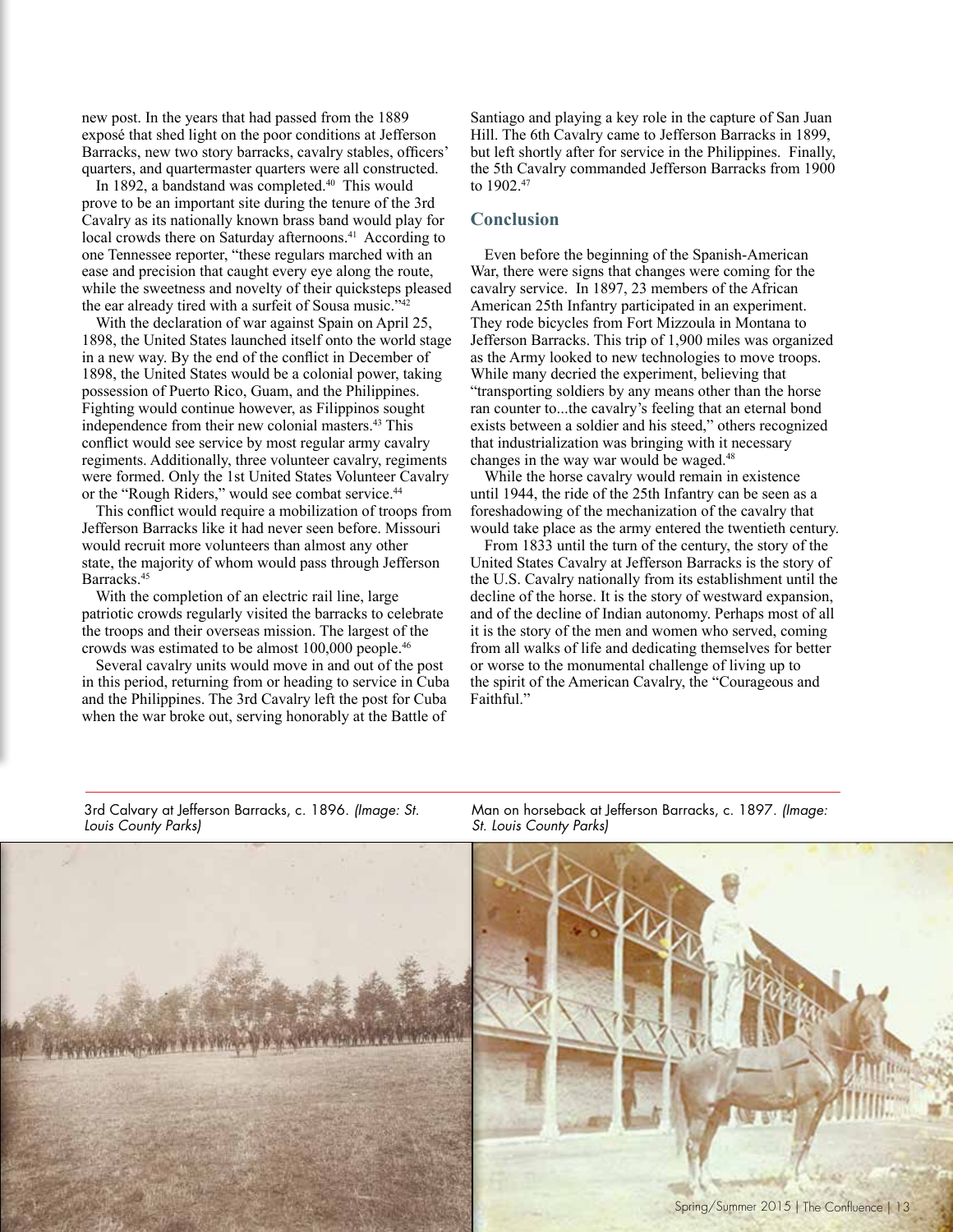## ENDNOTES

- <sup>1</sup> Mary L. Stubbs and Stanley R. Connor, "Army Lineage Series: Armor-Cavalry Part I: Regular Army and Army Reserve," Army Lineage Series: Armor-Cavalry Part I: Regular Army and Army Reserve. Accessed January 26, 2015. http://www.history.army.mil/books/Lineage/arcav/ arcav.htm.
- <sup>2</sup> Philip St. George Cooke, *Scenes and Adventures in the Army Or, Romance of Military Life* (Philadelphia: Lindsay & Blakiston, 1857), 221.
- Willis B. Hughes, "The First Dragoons on the Western Frontier, 1834-1846," *Arizona and the West* 12, (Summer 1970): 115; "Instructions about Supplying Regiment of Dragoons," December 1, 1834, Army Papers, Missouri History Museum Archives, St. Louis, Missouri.
- <sup>4</sup> Gregory J. W. Urwin, *The United States Cavalry: An Illustrated History* (Poole, Dorset: Blandford Press, 1983), 90. James R. Arnold, *Jeff Davis's Own: Cavalry, Comanches, and the Battle for the Texas Frontier* (New York: Wiley, 2000), 11–26.
- <sup>5</sup> Francis Paul Prucha, *The Sword of the Republic: The United States Army on the Frontier, 1783-1846* (New York: Macmillan, 1968), 233–248.
- <sup>6</sup> Dodge to Roger Jones, Aug 28, 1833, Prucha, in *The Sword of the Republic*, 246.
- <sup>7</sup> Charles Joseph Latrobe, *The Rambler in North America MDCCXXXII—MDCCXXXIII* (London: R.B. Seeley and W. Burnside, 1836), 317–18. 8 Cooke, *Scenes and Adventures,*201; James Hildreth,
- *Dragoon Campaigns to the Rocky Mountains: Being a History of the Enlistment, Organization, and First Campaigns of the Regiment of United States Dragoons: Together with Incidents of a Soldier's Life, and Sketches of Scenery and Indian Character* (New York: Wiley & Long, 1836).
- <sup>9</sup> Urwin, *The United States Cavalry,* 50–65.
- <sup>10</sup> Hughes, "The First Dragoons on the Western Frontier, 1834–1846," 115–38.
- <sup>11</sup> Urwin, *The United States Cavalry,* 64–65; J. B. Bird, "John Horse and the Black Seminoles in the 19th Century–Prologue, Story Panel 1 of 9–Rebellion," University of Texas, n.d. Web. April 14, 2015.
- <sup>12</sup> William Gilpin to his Father, June 4, 1837, William Gilpin Collection, Missouri History Museum Archives.
- <sup>13</sup> Stubbs and Connor, "Army Lineage Series: Armor-Cavalry Part I: Regular Army and Army Reserve."
- <sup>14</sup> Arnold, *Jeff Davis's Own,* 28–39.
- <sup>15</sup> Ray Allen Billington, *Westward Expansion: A History of the American Frontier* (New York: Macmillan, 1967), 635; Stubbs and Connor, "Army Lineage Series: Armor-Cavalry Part I: Regular Army and Army Reserve."
- <sup>16</sup> Urwin, *The United States Cavalry,* 134.
- <sup>17</sup> Ibid., 152.
- <sup>18</sup> Don Rickey, *Forty Miles a Day on Beans and Hay: The Enlisted Soldier Fighting the Indian Wars* (Norman: University of Oklahoma Press, 1963), 9.
- <sup>19</sup> Stubbs and Connor, "Army Lineage Series: Armor-Cavalry Part I: Regular Army and Army Reserve."
- <sup>20</sup> National Archives, Jefferson Barracks Post Returns 1878–1890, Record Groups 393, M617, Reel 547. <sup>21</sup> Ibid.
- <sup>22</sup> Rickey, *Forty Miles a Day on Beans and Hay,* 33–49.
- $23$  Ibid.
- <sup>24</sup> Jerome A. Greene, *Indian War Veterans: Memories of Army Life and Campaigns in the West, 1864–1898* (New York and California: Savas Beatie, 2007), 32–33.
- <sup>25</sup> Rickey, *Forty Miles a Day on Beans and Hay,* 34.
- <sup>26</sup> Leckie, William H., and Shirley A. Leckie, *The Buffalo Soldiers: A Narrative of the Black Cavalry in the West* (Norman: University of Oklahoma Press, 2003), 6–10.
- <sup>27</sup> Donnie D. Good, *The Buffalo Soldier* (Tulsa: Thomas Gilcrease Institute of American History and Art, 1970), 7.
- <sup>28</sup> John P. Langellier, *Men A-marching: The African American Soldier in the West, 1866–1896* (Springfield, Pennsylvania: Steven Wright, 1995), 2.
- <sup>29</sup> Marc E. Kollbaum, *Gateway to the West* (St. Louis: Friends of Jefferson Barracks, 2002), 202; National Archives, Jefferson Barracks Post Returns September 1866, Record Groups 393, M617, Reel 547; Henry W. Webb, *The Story of Jefferson Barracks* (United States: n.p.), 94.
- <sup>30</sup> Leckie and Leckie, *The Buffalo Soldiers*, 6.
- <sup>31</sup> Kollbaum, *Gateway to the West*; Tom D Phillips and William A. Dobak, *The Black Regulars: Negro Soldiers in the United States Army, 1866–1891* (Norman: University of Oklahoma Press, 2001).
- <sup>32</sup> "A Soldiers' Riot," *The Daily Picayune* (New Orleans), January 5, 1888.
- <sup>33</sup> Harry Elwood Mitchell, *History of Jefferson Barracks* (St. Louis: Jefferson Barracks News, 1921); "A Soldiers' Riot," *The Daily Picayune*, January 5, 1888; "At Point of Pistol," *St. Louis Post-Dispatch*, August 2, 1888.
- <sup>34</sup> Urwin, *The United States Cavalry,* 164.
- <sup>35</sup> Frank Woodward, *Dogs of War* (St. Louis: A.F. Nelson Publishing Company, 1890), n.p.; Frank Woodward, "In The Army," *St. Louis Post-Dispatch*, August 25, 1889; Frank Woodward, "Treated Like Dogs," *St. Louis Post-Dispatch*, August 26, 1889.
- <sup>36</sup> "Jefferson Barracks Healthy, But It's Peopled By Recruits Who Are Easy Prey For Sickness," *St. Louis Post-Dispatch*, December 22, 1887.
- <sup>37</sup> "A Recruit's Suicide," *St. Louis Post-Dispatch*, August 25, 1889; Woodward, "In The Army," *St. Louis Post-Dispatch*, August 25, 1889.
- <sup>38</sup> Woodward, "In The Army," *St. Louis Post-Dispatch*, August 25, 1889; "Barrack Life: The Official Report on Jefferson Barracks," *The Atchison Daily Globe* (Atchison, Kansas), October 23, 1889; "Jefferson Barracks: Report of the Army Court of Inquiry," *The Daily Inter Ocean* (Washington, D.C.), October 22, 1889; "Will Investigate: The War Department Aroused